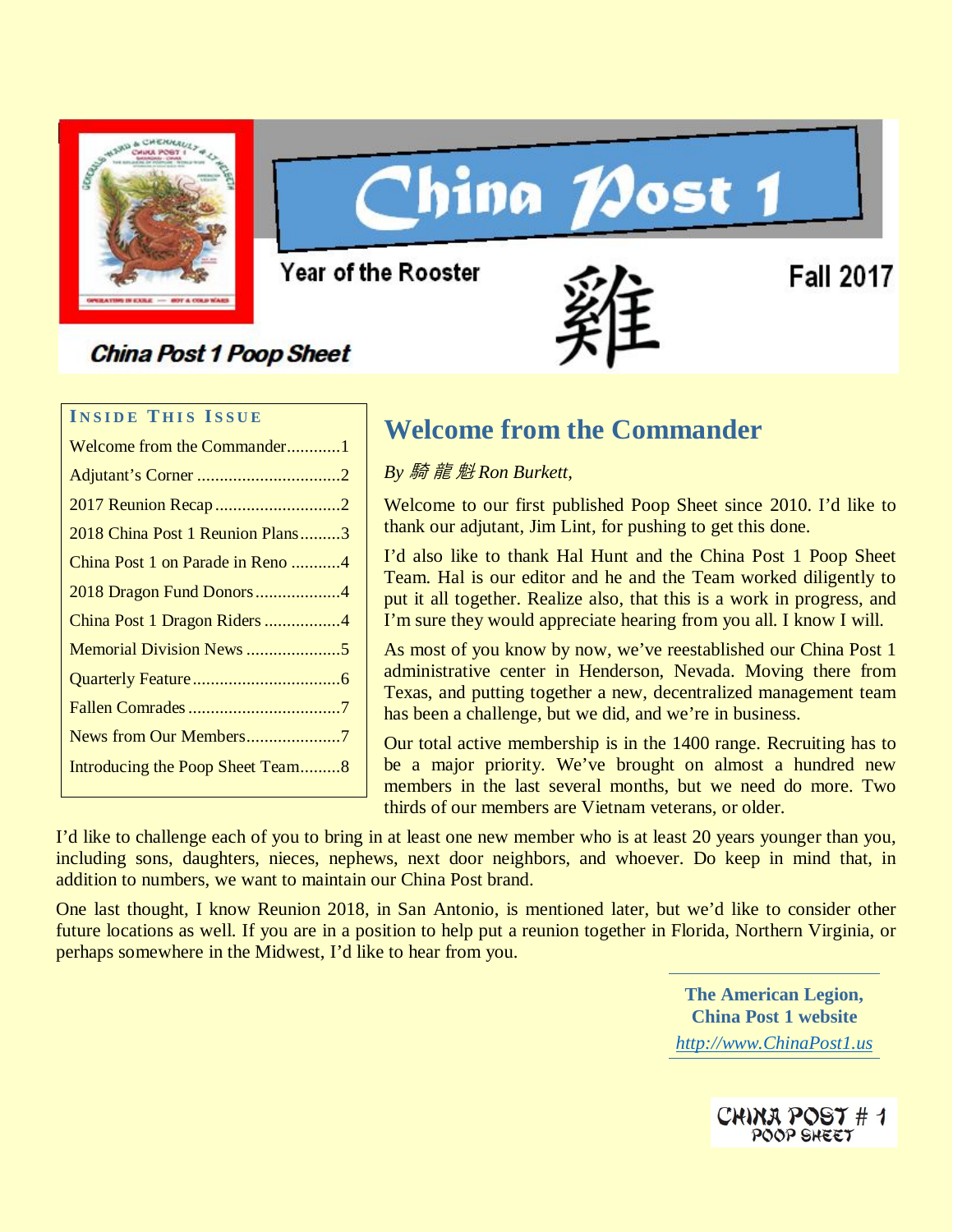騎龍魁 **Ron Burkett Commander, CP1** 

# **Adjutant's Corner**

# *By Jim Lint, China Post 1 Adjutant*

There are Calendar Years (1 JAN), Fiscal Years for corporations (1 JUL), and Fiscal Years for Government (1 OCT).

When do you pay dues in the American Legion? When is the start of the new Membership Year? The renewal process begins on 1 July for the upcoming membership year. We are currently in the 2018 Membership Year.

Renewal notices are sent out in July, October, January, March and May. When a member renews, they are removed from future renewal notices for that year. There are times when a member pays their dues, but they still receive a renewal notice. If dues are paid to the local post, it takes a little longer for National to be notified about the renewal, so the member may receive another renewal notice. Obviously, National learns of your payment via their online system much more quickly.

The 1 July date is good, because as a volunteer group, could you imagine trying to sort and mail membership cards in December?

To ensure that you get your renewal card in a timely manner, remember to confirm your address if you had a recent move. In this changing world it is also critical for you to keep your email address current with the post.

Commander Ron has sent multiple email notices, and a postcard to those 200 members who do not have email, about the reunion. Our webpage has a whole page about the 2018 reunion [http://xebo.org/chinapost1.us/post](http://xebo.org/chinapost1.us/post-reunion/)[reunion/.](http://xebo.org/chinapost1.us/post-reunion/) Keep an eye on it for additional information.

Current national American Legion membership is 2 million. Combined with the American Legion Auxiliary, and Sons of The American Legion, membership in what is known as The American Legion Family exceeds 3 million altogether. That is why the American Legion has strength in Congress advocating for us.

璡獜土 Jim Lint Adjutant, China Post 1

# **2017 Reunion Recap**

*By Jim Lint, China Post 1 Adjutant*

China Post 1 Members,

We had a great reunion in Las Vegas. Here's a big thank you to those of you who assisted.

We discussed moving forward with a newsletter, or the old Poop Sheet, to keep our members better informed. We will have many other positions available to help move the process. We will need people to assist and write. There will also be future positions for graphics and coordinators to solicit information from China Post 1

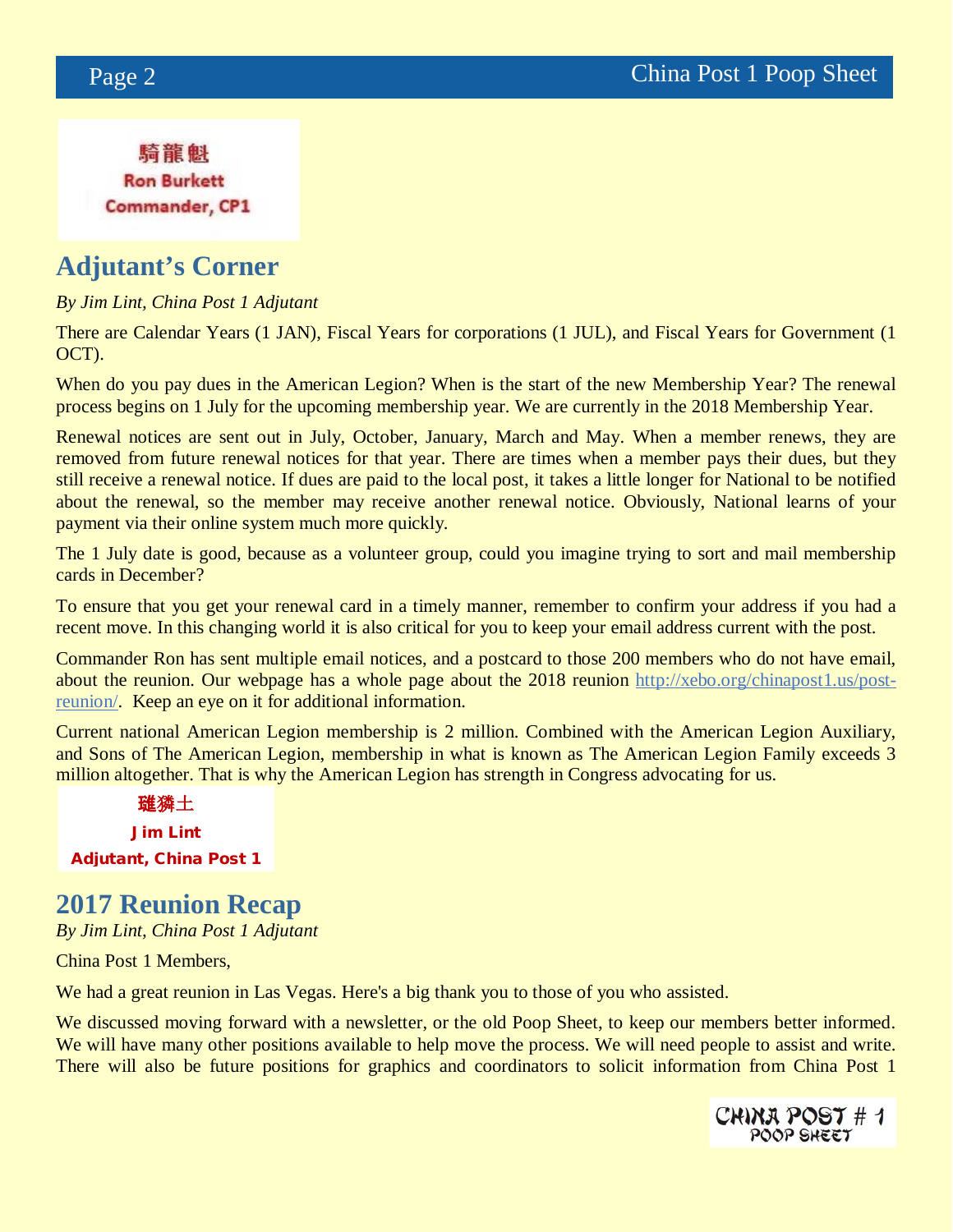# China Post 1 Poop Sheet Page 3

Members. If you are interested, contact me. I will also be sending out more information in the future.

[Click Here for the Full China Post 1](http://chinapost1.us13.list-manage.com/track/click?u=1955c75e918ad22414638d6ba&id=d3bb968d4b&e=61577801f0) Report! We hope to see more members at the Sept 2018 San Antonio Reunion.

Your board needs your participation. Send me an email at **Adjutant@ChinaPost1.email**.

璡獜土

Jim Lint Adjutant, China Post 1

**Reunion Plans** 

*By* 騎 龍 魁 *Ron Burkett, Commander, China Post 1*

LOCATION: San Antonio, Texas

HOTEL: We will be staying at the El Tropicano Riverwalk Hotel. [http://www.eltropicanohotel.com](http://www.eltropicanohotel.com/) [1] Rooms will cost \$134.26 per night, including all taxes and fees, and a free breakfast buffet. There will be no resort fee, and WiFi is free. Rooms will be available at this rate for at least three days before and after the reunion. If you need more information, let me know.

TRANSPORTATION: Once you are at the hotel, everything downtown is easily accessible via the trolley. There is a trolley stop a block and a half from the hotel. [http://www.thealamotrolley.com](http://www.thealamotrolley.com/) [2] (For reference, the Alamo is a  $\frac{1}{2}$  mile walk from the hotel).

REGISTRATION FEE: to be determined.

TENTATIVE SCHEDULE:

Thursday, 20 September

Check into hotel and register. Hospitality Suite is in the Trinidad Room and will be open from Thursday morning, through Sunday, around noon.

Friday, 21 September

Visit the Alamo at 09:00. [www.thealamo.com](http://www.thealamo.com/) [3] it can be warm there so we'll try to do this while it's cool. El Mercado <http://www.getcreativesanantonio.com/Explore-San-Antonio/Market-Square> [4] late morning, with lunch around noon at Mi Tierra [www.mitierracafe.com](http://www.mitierracafe.com/) [5] Riverwalk, late afternoon and into the evening, explore and dine [www.thesanantonioriverwalk.com](http://www.thesanantonioriverwalk.com/) [6].

Saturday, 22 September, locations will be announced.

09:00: Executive Committee meeting.

10:30: General membership meeting; all members of the American Legion family are invited: China Post members, Auxiliary members, and Sons of the Legion.

13:30: The Auxiliary and the 40&8 meet simultaneously; room assignments will be posted later.

18:00: Cocktails.

19:00: Banquet. Plated, double entrée (beef and chicken), with sides and dessert, \$42.00 per person, including tax and gratuity.

21:00ish: Retire to the Hospitality Suite.

PLEASE REMEMBER THAT THIS IS A WORK IN PROGRESS. I'M MERELY TRYING TO PROVIDE A HEADS UP FOR PLANNING PURPOSES. THERE ARE A MILLION OTHER THINGS TO DO IN SAN

CHINA POST # 1 POOP SHEET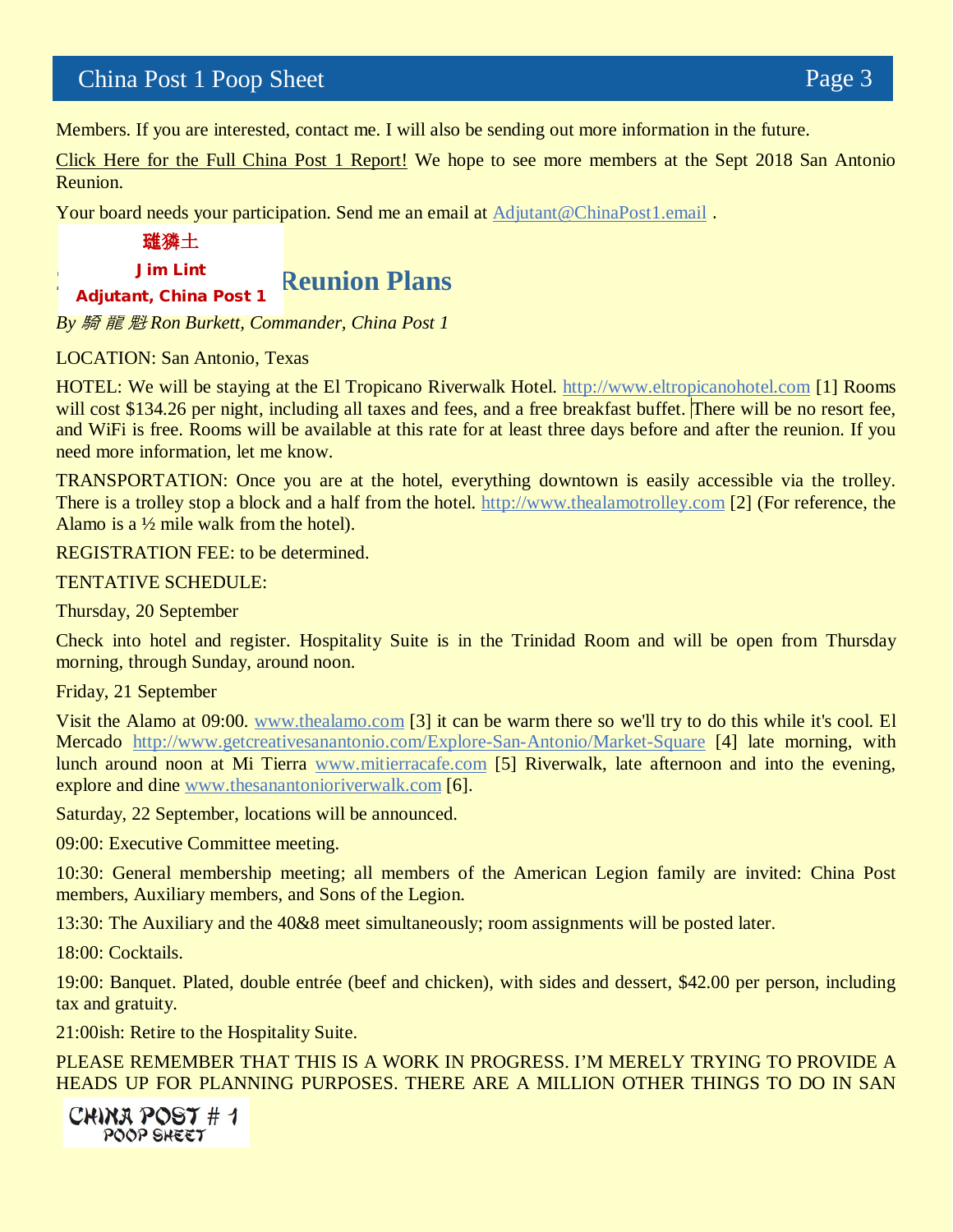

ANTONIO IF YOU'D LIKE TO EXTEND YOUR STAY.

騎龍魁 **Ron Burkett Commander, CP1** 

# **China Post 1 on Parade in Reno**

China Post 1 was at the 99th Annual American Legion National Convention in Reno, Nevada from August 18 - 24, 2017. See "American Legion Parade Comes to Reno" on YouTube at[:](https://www.youtube.com/watch?v=pv0MfLfoVYI) <https://www.youtube.com/watch?v=pv0MfLfoVYI>. Our contingent is shown from 1 min. 46 sec, through 1 min. 57 sec. (1:46 - 1:57). Enjoy!

# **2018 Dragon Fund Donors**

| Month                 | Name (Donors)                                                                                                                                                                                                                                                                                                                                                                                                                                                                                                                                                                                                                                                                                                                                                                  |
|-----------------------|--------------------------------------------------------------------------------------------------------------------------------------------------------------------------------------------------------------------------------------------------------------------------------------------------------------------------------------------------------------------------------------------------------------------------------------------------------------------------------------------------------------------------------------------------------------------------------------------------------------------------------------------------------------------------------------------------------------------------------------------------------------------------------|
| <b>July 2017</b>      | DANNY W ADKINS, ALLEN E CATES, STONNIE S SULLIVAN, PAUL D MATHER, RICK C REID,<br>JOHN C NEWSOME, JAMES G DUEA, RICHARD E DARCY, KEITH D HALL, DAVID S LIS, JOHN<br>R MCLAIN, HAROLD E ALTLAND, COLIN L KELLEY, RONNIE O RINEHART, CHRIS REILLY,<br>JAMES M HYDER, EDWIN B MILLER, WILLIAM G HUTCHINSON, JOSEPH D ROBINSON,<br>WILLIAM U THATCHER, JON E GUHRT, GERALD L DAMEWOOD, RICK DAMASAUSKAS,<br>THOMAS R RILEY, JON B HITTLE, JIM LINT, RICHARD A PILLSBURY, JAMES D SHELDON,<br>BILLY MARTIN, RICHARD E PRINCE, WILLIAM L MARTIN II, THOMAS H WORLEY, CARROLL<br>G DYSON, HARVEY G BRANDE, RANDY D GEORGE SR, GERALD R MILLER, ARTHUR T<br>WILLIAMS, GRIFFIN GASSERT, HERMAN & MARY JO BRITTON, ALLAN F RADCLIFFE, W W<br>LANDRUM JR, TERRY C TURNER, JIMMY YANG (44) |
| <b>August</b><br>2017 | DALE HUDSON, FRANK MAYE, MARK E RUWE, MARION O STOKES, GARY D FLEISCHER,<br>THOMAS R CLAYTOR SR, JOHN A PEARSALL, GARREN B BROWN, JON B WOOLERY,<br>DUNCAN P JOHNSON, DAVID LIS, GORDON O LEE, JOHN C DUNCAN, CHUCK T BAIRD, JAY C<br>MAUPIN, BILLY WALKER, MIKE KANDT (17)                                                                                                                                                                                                                                                                                                                                                                                                                                                                                                    |
| September<br>2017     | PAUL R SHEPANEK, MICHAEL R CAGGIANO JR, PHILIP J MOLIDOR, BUD L GONZALEZ,<br>ROBERT W SHUPING JR, RICHARD PILLSBURY, WILLIAM P ESTES, DENNIS EGGE, STEWART<br>A McGURK (9)                                                                                                                                                                                                                                                                                                                                                                                                                                                                                                                                                                                                     |
| October<br>2017       | RONALD W BURKETT, ANNA LINT, STEVE J BIERNACKI, TERRY J BRUNER, GREGORY A<br><b>HARRIS</b> (5)                                                                                                                                                                                                                                                                                                                                                                                                                                                                                                                                                                                                                                                                                 |
| November<br>2017      | RONALD ZAIS, REGAN K SMITH, LARRY G ARDISON, TRAVIS W MILLS, JAMES R LINT,<br>TERRY C TURNER, BEN KERLIN (7)                                                                                                                                                                                                                                                                                                                                                                                                                                                                                                                                                                                                                                                                   |

The Dragon Fund helps keep the post running over and above the portion of dues that National sends us. The

CHINA POST # 1<br>POOP SHEET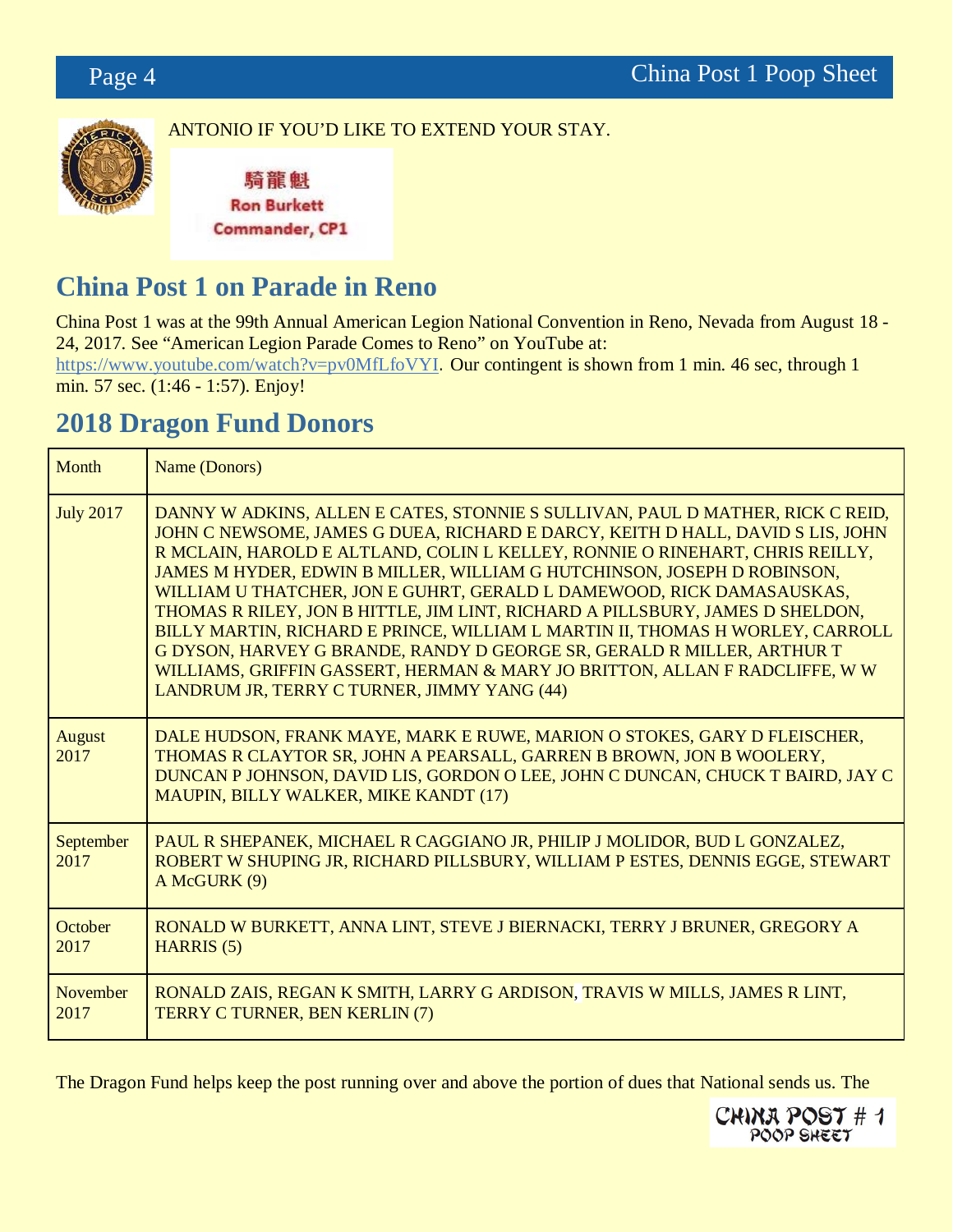above Dragon Donors are appreciated. Please send donations to: American Legion, China Post 1, P.O. Box 50858, Henderson, NV 89016-0858.

# **China Post 1 Dragon Riders**

Riding season is slowly coming to a close for some. It's time to check over your bikes and make sure that they are ready for next season. If you are running DOT 4 in your ABS brakes, check your manufacturer's recommendations for having your system flushed and changed. Also check the wear bars and inflation on your tires. That could save you some headaches. It's time to get around to all of those little things that you've put off all year. Have fun. Ride safe!

# **Memorial Division News**

## **Northern Virginia Memorial Division**

Fred Donner writes: The Northern Virginia Memorial Division of China Post 1 meets once a year on the last Sunday in April to mark the fall of Saigon. I went as an invited guest several times, and decided to join and pay dues this past April because of our common interests. I had a long career in or about S.E. and East Asia. Incidentally, the first I heard of China Post 1 was from J C "007" Bond, a former president I believe, and now deceased. We were both station traffic managers in Air America, I in Danang and he and Janet in Tokyo. (Editor's Note: Fred has published articles at CounterPunch<https://www.counterpunch.org/> that may be of interest to China Post 1 members.)

# **Meetings Held When Two Members Get Together**

Ed and Sarah Connor, Mike Evers and daughter Ruth Evers, John Abaunza, and Hal and Jung "Jodie" Hunt got together on 20 Oct 17 at the Elks Lodge in Fairfax, Virginia. They enjoyed some good conversation and the excellent food served by the Elks Lodge. (Editor's Note: For those who would like to know more about Ed Connor's distinguished career, see [http://3rdstories.yolasite.com/edward-d-connor.php#!](http://3rdstories.yolasite.com/edward-d-connor.php))

# **Virginia Issues Veteran ID Cards**

"On behalf of the Department of Veteran Services (DVS), the Department of Motor Vehicles (DMV) now issues veteran ID cards to eligible veterans. These cards provide proof of veteran status and permit the veterans to receive discounts from retailers and restaurants." For China Post 1 members who reside in Virginia, more information is available at [https://www.dmv.virginia.gov/drivers/#id/vet\\_id.asp](https://www.dmv.virginia.gov/drivers/#id/vet_id.asp)

## **Nevada Memorial Division**

The China Post 1 Nevada Memorial Division has been in operation since 4 May 2016. We have monthly meetings at the Leatherneck Club in Las Vegas, located in the Chinatown area. We also have talks and discussions. Everyone around the table has a turn speaking at both introductions, and again at around the table comments at the end of the meeting. This year, for the second year in a row, we had an Empty Nesters Thanksgiving Lunch at a Buffet Asia. We are connecting to the roots of China Post 1.

We meet 2nd Saturday at NOON at Leatherneck Club, Las Vegas

# **A New Memorial Division in South Dakota?**

China Post 1 members Ken Orrock and Lin Thompson met recently at Lin's barbershop in Rapid City, SD. Besides getting to know each other better, Ken and Lin discussed setting up a watering hole in the Black Hills and the possibility of establishing a Memorial Division for that region. Besides being a barber, Lin and his wife

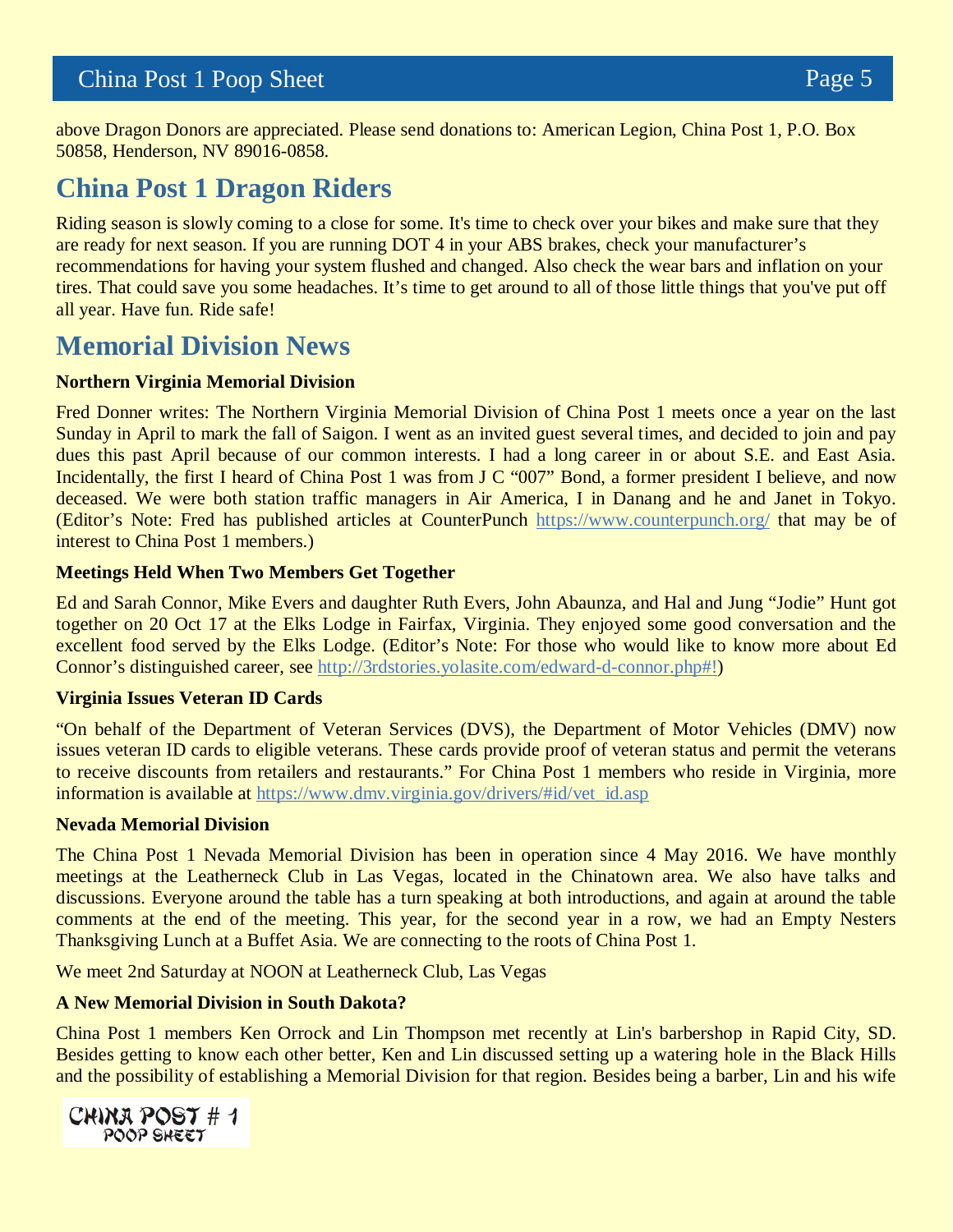also operate a tour company providing tours of the Black Hills and the Badlands of South Dakota, including Mount Rushmore, the Crazy Horse Monument, and Deadwood. Ken is a Rapid City attorney and operates the largest private security company in western South Dakota. Any China Post 1 members visiting the Black Hills are welcome to contact Ken at [Ken@orrocklaw.com](mailto:Ken@orrocklaw.com) for assistance.

# **Quarterly Feature**

#### **Jimmy Jacks Manages a Commercial Drone Operation in Cambodia**

China Post 1 member Jimmy Jacks has been featured in several articles on the operation of Unmanned Aerial Vehicles (also known as UAVs or drones) for remote sensing in Cambodia. The most recent article, by Julia Boccagno, appeared in Circa News on September 12, 2017. The article describes how SM Waypoint, Cambodia's first commercial drone company, benefits Cambodia's agricultural sector. The complete article is on the web at [https://www.circa.com/story/2017/09/12/world/agriculture-drones-in-cambodia-could-save](https://www.circa.com/story/2017/09/12/world/agriculture-drones-in-cambodia-could-save-farmers-money-and-time)[farmers-money-and-time.](https://www.circa.com/story/2017/09/12/world/agriculture-drones-in-cambodia-could-save-farmers-money-and-time)

An earlier article about SM Waypoint appeared on February 26, 2016 in B2B CAMBODIA at [https://www.b2b](https://www.b2b-cambodia.com/articles/remote-sensing-and-uav-flight-cambodias-new-frontier)[cambodia.com/articles/remote-sensing-and-uav-flight-cambodias-new-frontier.](https://www.b2b-cambodia.com/articles/remote-sensing-and-uav-flight-cambodias-new-frontier)

SM Waypoint's company website is a[t](http://smwaypoint.com/) [http://smwaypoint.com.](http://smwaypoint.com/)



**SM Waypoint's all Khmer Flight Ops Team with some of their UAVs**

Before embarking on his current business venture in Cambodia, Jimmy began his aviation career as a pilot for Anstalt WIGMO flying for the Congolese Air Force in the Democratic Republic of the Congo. Subsequently, Jimmy went to Cambodia where he flew with Tri-9 and South East Asia Air Transport (SEAAT). He left Cambodia hours before the Khmer Rouge entered Phnom Penh.

After the fall of Cambodia, Jacks joined TWA/Saudi Arabian Airlines in a special division that flew the Saudi king and his family in addition to other high level government officials and visiting dignitaries, from 1976 till 1984. After 1984 he returned to the United States and continued flying VIPs. Jimmy retired in 2007 and

> CHINA POST # 1 POOP SHEET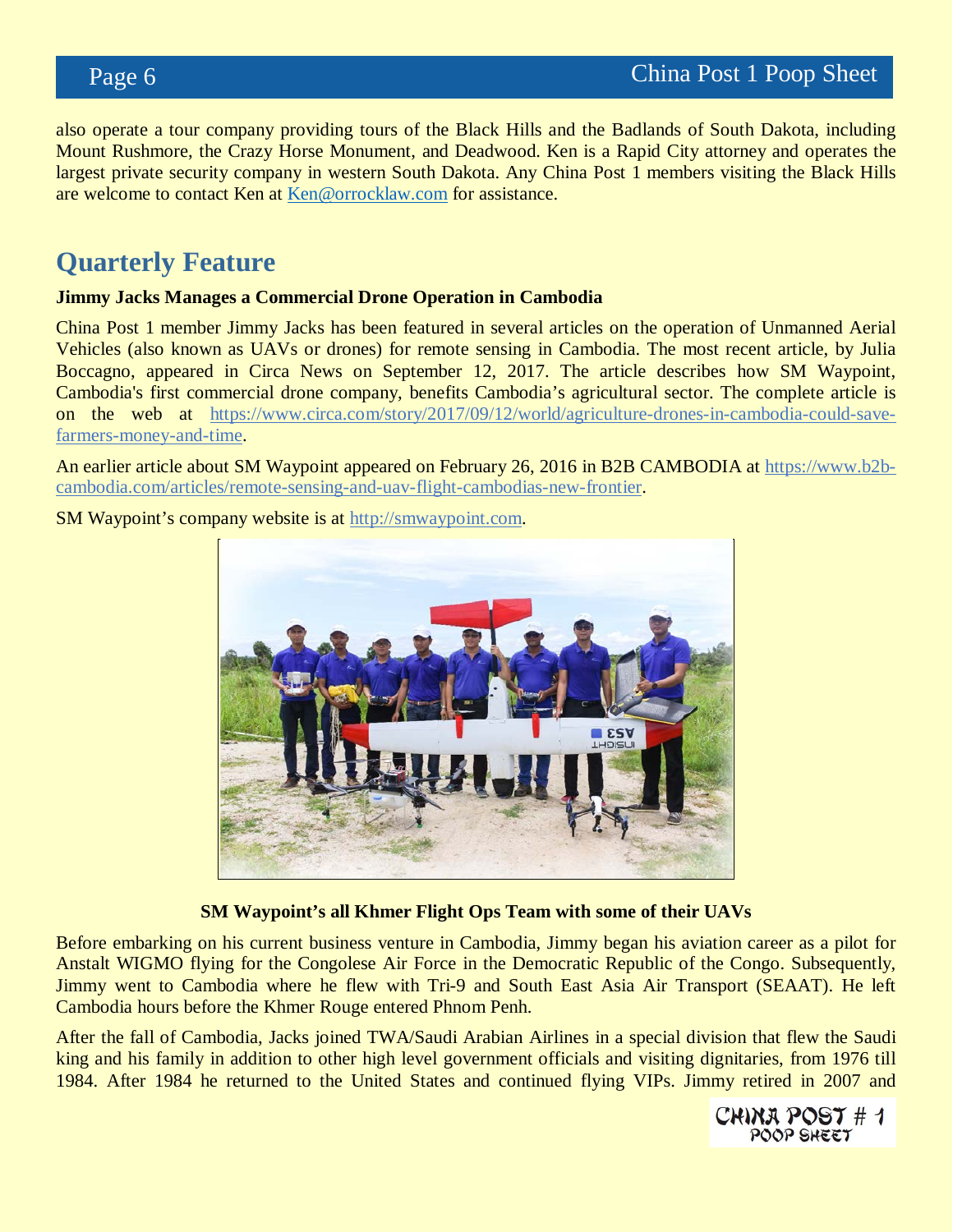# China Post 1 Poop Sheet Page 7

returned to Cambodia. Prior to being tapped for the managing director position with SM Waypoint, Jacks did airline consulting helping startup airlines gain government certification, as well as holding security and strategic planning positions with two airlines.

# **Fallen Comrades**

#### **In Memory of H. Ownby**

Our recently deceased SR Vice Commander - China Advisory H. Ownby is memorialized in the November 2017 issue of The American Legion magazine on page 74 under "TAPS". H. was a former Raven and is mentioned 10 times in Christopher Robbins' book, The Ravens.

#### **In Memory of John Platt**

Potomac Falls, VA - John Cheney Platt III (Jack), aged 80, died unexpectedly on Januar *H*Q t261 C John Wassa 43-year member of American Legion. His obituary can be found at <http://www.legacy.com/obituaries/washingtonpost/obituary.aspx?pid=183615257>

# **News from Our Members**

#### **Journey to the Original Post Home**

In December, 2011, Joe Gentile shot a video of our original Post Home while Hank Hoffman spoke about their purpose in making the journey. The video ( <http://www.youtube.com/watch?v=oLTF2QP6IS8> ) was taken in front of 209 Fuzhou Rd, Shanghai, CN. The building is empty but is now recognized as a historical structure by the Shanghai Government.

#### **Jim Lint's Small World Story**

It is a small world when you are a former Marine and find a former Marine, who was a contractor when I was with my last unit in Aberdeen, MD. I was the G-2 for 6 years there; he was there for over a decade. Our activities and paperwork crossed each other's desk. We both teach at AMU....and they had a Las Vegas event... We had an interesting chat, and I discovered he lives in a house about 100 meters from mine! John and I had a small world moment, and now we can give each other rides to the NV Memorial Division meetings each month!

#### **Ken Stein writes from Banchang - Utapao Thailand**

Lou Holub and I meet regularly at one of our de-facto watering holes, and will be making them official soon. They are The Camel Pub and Finnegan's Irish Pub and Restaurant, both located in Banchang. Veterans Day was celebrated at the Veterans of Foreign Wars (VFW) and on the next day during Remembrance Sunday with our British friends. For anyone visiting Thailand who is not sure where we are, we are located about 25 km. southeast of Pattaya Beach. We look forward to welcoming you to our little corner of the world. Both Lou and I are long time members of the American Legion, but new members to China Post 1. We are also very involved in the VFW locally and in the region. So, if you want a tour of the famous Banchang strip or any other local area, let us know and we will meet you at one of the watering holes.

#### **News from Tony Parker in the Philippines**

Tony writes: I am a Paid Up for Life Member (PUFL). Unfortunately, being just south of Manila, there are few Americans, and even fewer American Legion members in my area. I have seen a bit about the Baguio China



*Operating in Exile*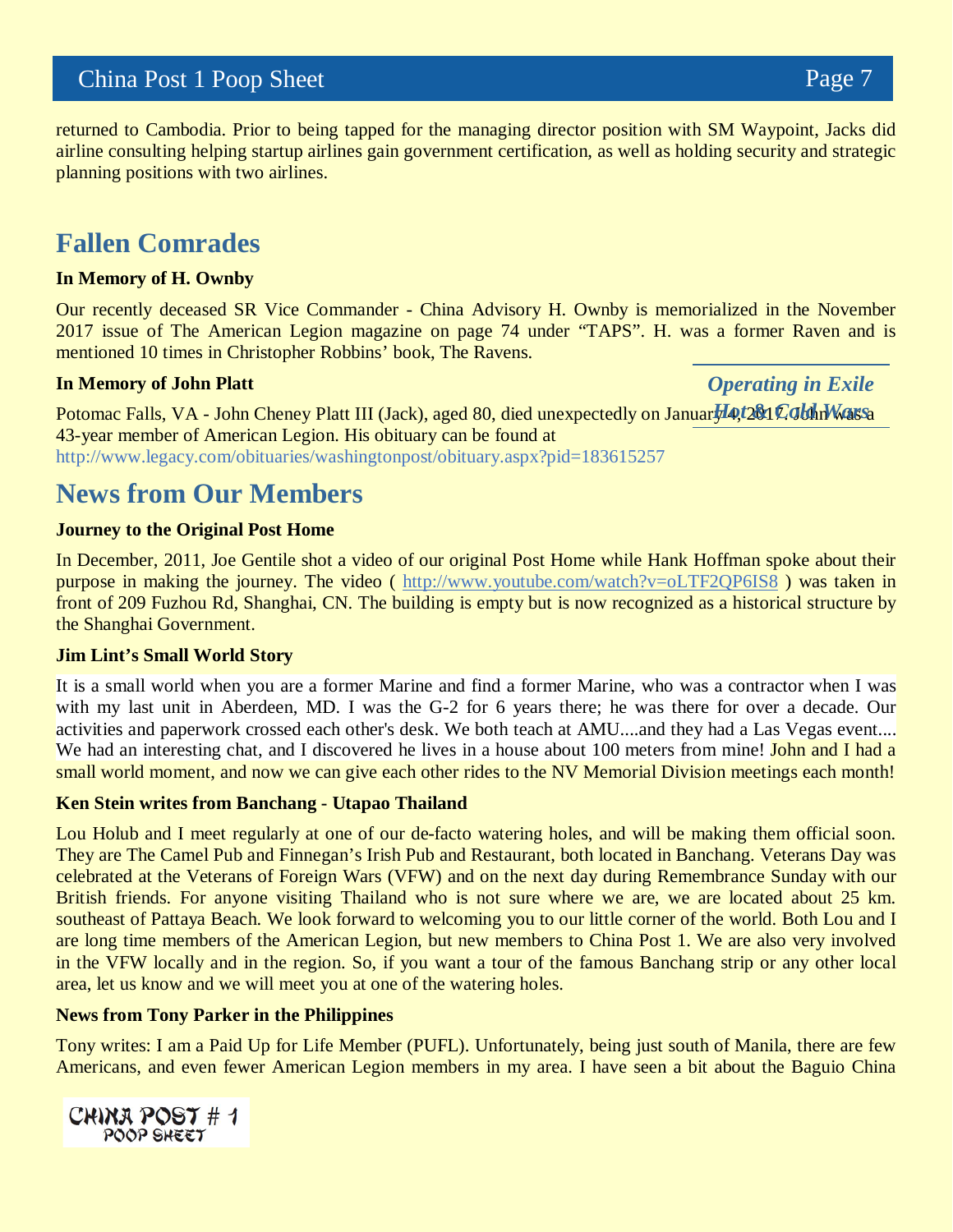Post 1 guys, but have not made it up that way yet. I haven't been up there in several years, but may plan a trip when my daughter heads off to college next year.

#### **Dan Kaszeta Sends Greetings from London**

I've been in London for nearly a decade now. To the best of my knowledge, I'm the only China Post 1 member in London, and I'd happily meet any China Post members passing through. (Editor's Note: To respond to Dan's offer, please request his contact info from the Post Adjutant.)

### **Greetings from Florida from Dave Vaught**

If there are other members in Florida or surrounding states, I'd be happy to meet up. (Editor's Note: To respond to Dave's offer, please request his contact info from the Post Adjutant.)

# **Introducing the Poop Sheet Team**

This issue of the China Post 1 Poop Sheet is the result of a coordinated effort by a team of volunteer China Post 1 members. None of them have asked for any public recognition of or appreciation for their hard work. Nevertheless, it should be of interest to the China Post 1 membership to know who these team members are, and what roles they fulfill. Additionally, a brief description of the backgrounds of the "editorial group" members follows.

Jim Lint - Publisher.

James R. Lint joined China Post 1 under the sponsorship of a Sergeant Major in military intelligence in 1990. He was appointed to the position of Post Adjutant in April 2017.

Jim has 38 years of experience in military intelligence with the U.S. Marine Corps, U.S. Army, government contracting, and civil service during most of which he has carried Marine and Army Counterintelligence Agent badges and credentials. He is an adjunct professor at the American Military University (AMU), and a writer for e-magazines on topics of Military, Homeland Security, and Cyber.

## Hal Hunt - Editor.

Hal is a former USMC aviator. He initially joined the American Legion with Saigon Post 34, which disbanded on 30 Apr 75. Hal was sponsored as a member of China Post 1 by Tiger Rydberg during the Tiger's 71st birthday celebration at Lucy's Tiger Den in Bangkok. Hal has lived and worked in eight countries other than the U.S. for more than 22 years. He is a published writer in print and on the internet, and has edited newsletters for both commercial and nonprofit organizations.

#### Gary Howe - Deputy Editor.

Gary is a former USAF Weapon Systems Officer (WSO), who spent time as an Air Liaison Officer with the 10th SFG (A) and 3rd ACR. While on active duty, he had additional assignments with the Iraq Survey Group, and Joint IED Defeat Organization (JIEDDO). He initially joined the American Legion with Manitou Springs Post 39, and later transferred to China Post 1 in 2008. After retirement, Gary worked as a contractor in Afghanistan and Saudi Arabia. He has been with Bell Helicopter since 2012, where he is an Air Safety Investigator.

#### Michael Eisenhauer - Inbox Coordinator.

Michael is a former Army Counterintelligence Special Agent. He initially joined China Post 1 in the early 80's at the urging of a business associate who was a former BearCat in the Delta of Vietnam. He let his membership

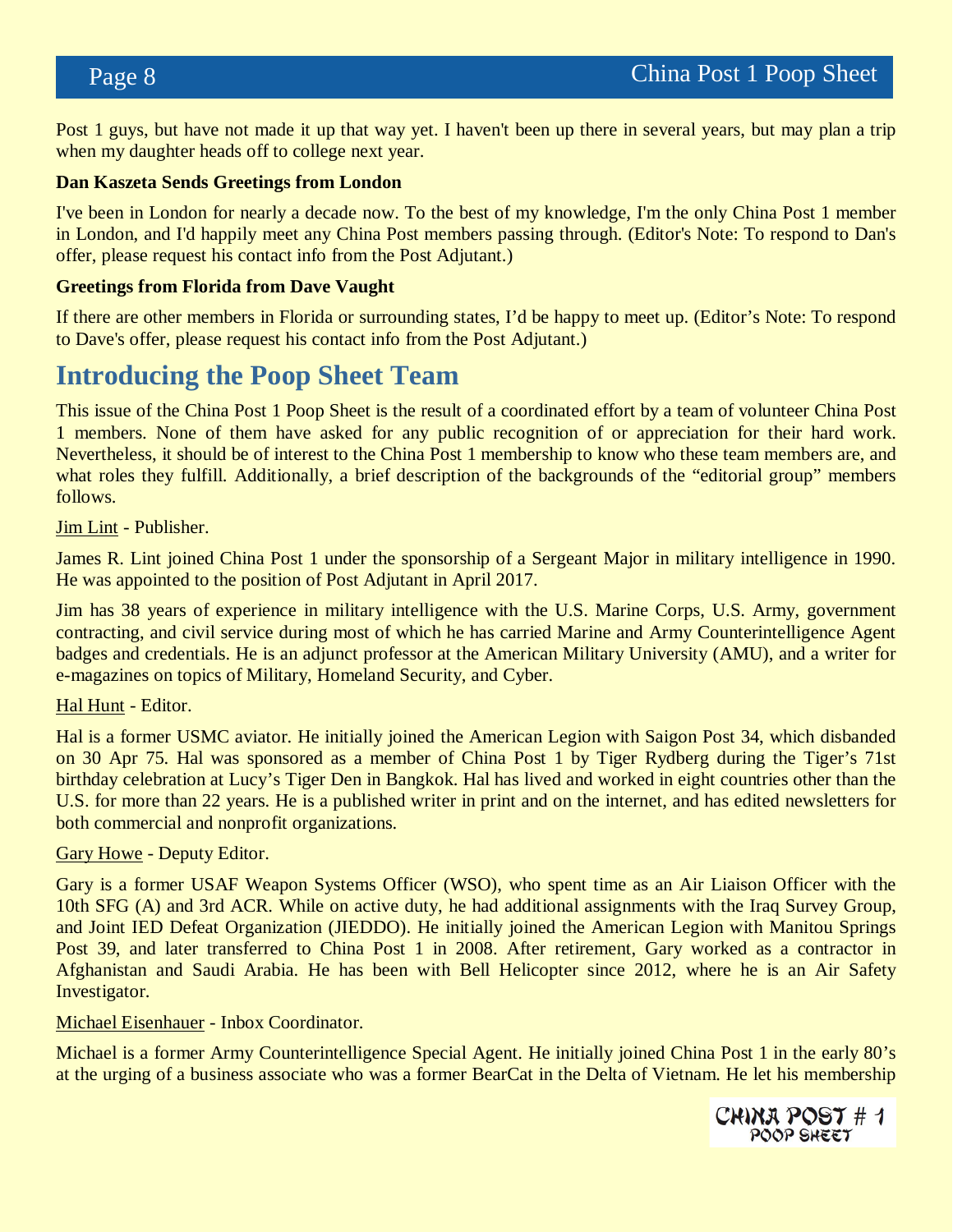# China Post 1 Poop Sheet Page 9

lapse and joined American Legion Post 28 in Millsboro, DE, but recently rejoined China Post 1. Michael served in Europe and SE Asia with primary duty in Vietnam with the MACV J2 CI Division to liaise with SOG, SF, SMIAT and I Corp MI. In the States he served with the 112th & 114 Intel Group. Mike left military service, and he thought, the intelligence business, but founded three successful businesses before he retired in 2006.

Toni Carpenter - Proofreader and Reviewer.

Toni is new to China Post. She flew for Continental Airlines, with a DOD card, on MATS and later MAC flights to Vietnam, the Philippines, Korea, Japan, Okinawa, Thailand, Guam, and Wake from 1966-1973. She has had significant experience in editing and proofreading newsletters, magazines, and labor contracts. She also lived and worked in Hong Kong and other Asian cities for several years. Her husband, Bud, was in the Navy during the Vietnam War.

Dave Vaught - Proofreader and Reviewer.

Dave is a global operational integrity advisor. His experience includes:

- 28 years of experience in military, industrial, and public safety,
- Emergency and Crisis Management Professional,
- Experienced HSE Manager in drilling and oilfield service industries,
- Extensive background in high level/high profile (criminal, industrial safety, and root cause) investigations,
- Former Law Enforcement Officer (Narcotics, High Risk Warrants, and Fugitives), and
- Professional Firefighter/Paramedic.

Edie Webber - Proofreader and Reviewer (Future).

Edie served as a civilian with a GS ranking in Laos and Thailand for CAS and PA&E in the capacity of translator and liaison for Chief Pilot's Office in Vientiane. After she returned stateside, she taught English courses at various levels, became Mayor and Councilmember for the city of Hermosa Beach, California. She is now retired and living in Arizona, although she still writes articles for various magazines.

#### Paul Curtis - Contributor (Future).

Paul is a U. S. Navy veteran having served in Pacific Rim countries. He spent most of his time at work wearing a business suit and listening to folks speaking a foreign language to talk about him or other topics because they believed there was no way he could understand them. He learned a lot!

After a career in law enforcement, he enjoys a high degree of comfort in the areas of Computer and Cyber Forensics, Open Source Intelligence, Counterintelligence, Investigations, and writing, and takes great joy in using technology to locate fugitives, non-custodial parental abductees, and runaway juveniles.

#### Richard Smith - Contributor.

Richard is the co-owner of Communications Consulting Service LLC (CCS), and chief technical translator for the firm. Richard's profile can be seen at http://ccstranslations.com/aboutus.html.

In addition to the editorial group members, we have the support of a number of Correspondents who have offered to report on activities, events, awards, and other material of interest from our associated groups, memorial divisions and geographical locations outside the CONUS. The following are China Post 1 members who have currently volunteered to support the Poop Sheet as Correspondents:

CHINA POST # 1 POOP SHEET